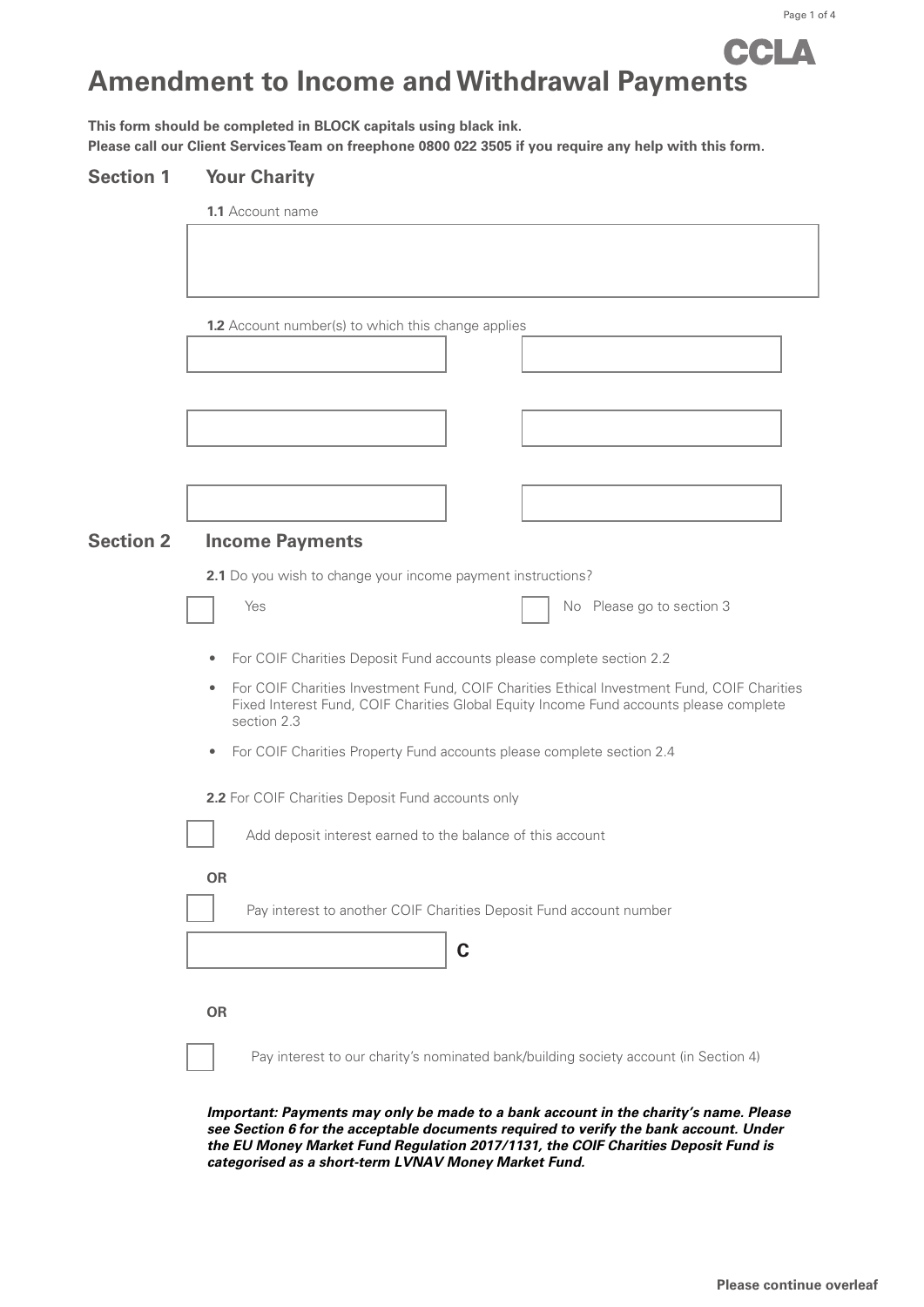|                                                                                                                                                                                                      | Fixed Interest Fund, COIF Charities Global Equity Income Fund accounts only           |  |  |
|------------------------------------------------------------------------------------------------------------------------------------------------------------------------------------------------------|---------------------------------------------------------------------------------------|--|--|
|                                                                                                                                                                                                      | Pay dividends to our COIF Charities Deposit Fund account number                       |  |  |
|                                                                                                                                                                                                      | C                                                                                     |  |  |
| <b>OR</b>                                                                                                                                                                                            |                                                                                       |  |  |
|                                                                                                                                                                                                      | Pay dividends to our charity's nominated bank/building society account (in Section 4) |  |  |
| Important: Payments may only be made to a bank account in the charity's name. Please attach<br>a certified copy of a bank statement confirming these details. See section 6 for further information. |                                                                                       |  |  |
| <b>2.4</b> For COIF Charities Property Fund accounts only                                                                                                                                            |                                                                                       |  |  |
|                                                                                                                                                                                                      | Reinvest dividends to purchase further income units                                   |  |  |
| <b>OR</b>                                                                                                                                                                                            |                                                                                       |  |  |
|                                                                                                                                                                                                      | Pay dividends to our COIF Charities Deposit Fund account number                       |  |  |
|                                                                                                                                                                                                      | C                                                                                     |  |  |
| <b>OR</b>                                                                                                                                                                                            |                                                                                       |  |  |
|                                                                                                                                                                                                      | Pay dividends to our charity's nominated bank/building society account (in Section 4) |  |  |

**2.3** For COIF Charities Investment Fund, COIF Charities Ethical Investment Fund, COIF Charities

Important: Payments may only be made to a bank account in the charity's name. Please attach a certified copy of a bank statement confirming these details. See section 6 for further information.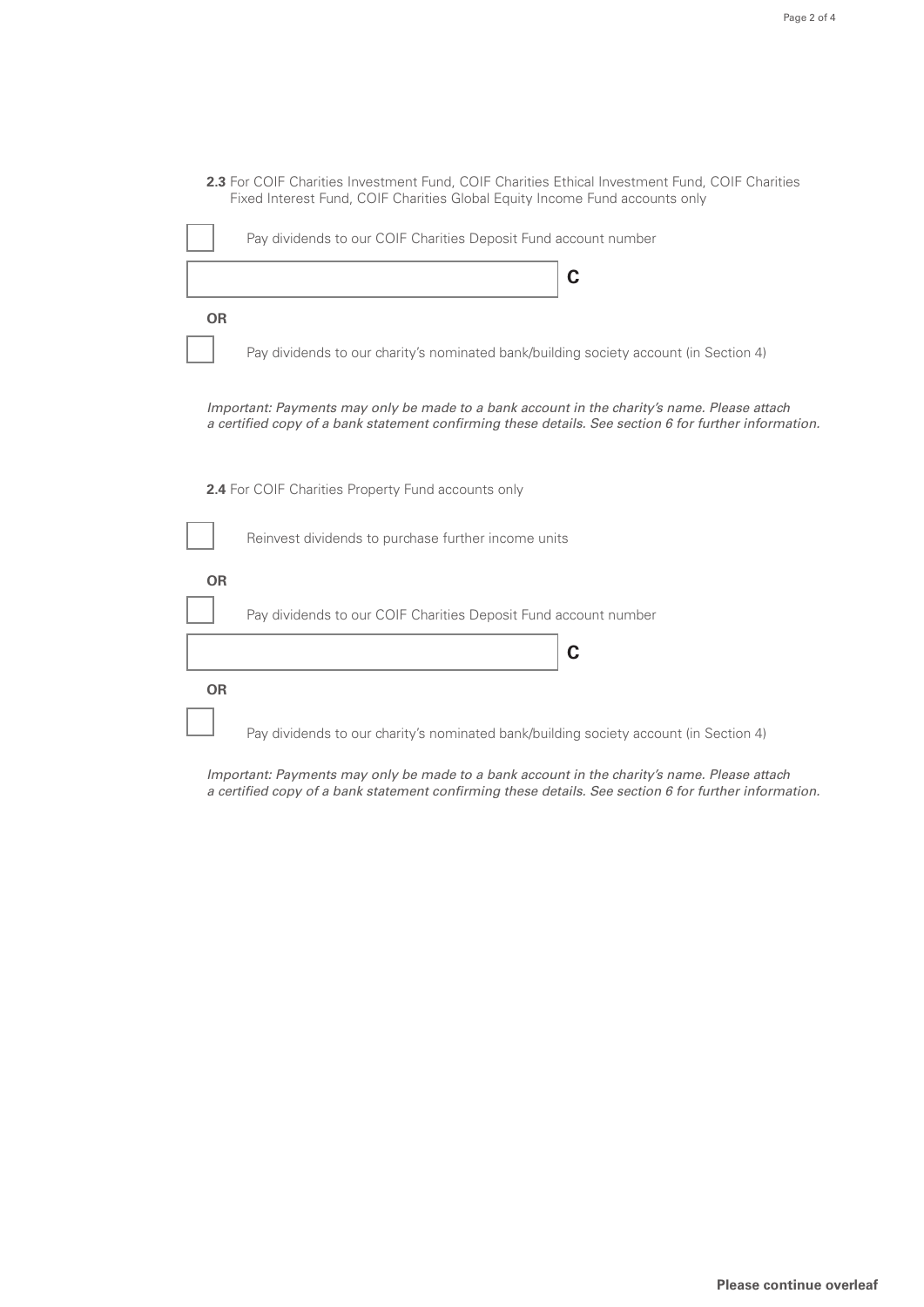### **Section 3 Withdrawal Instructions**

**3.1** Do you wish to add/change your withdrawal payment instructions?

Yes No

All withdrawal payments will be sent to the charity's nominated bank/building society account (in Section 4)

Important: Payments may only be made to a bank account in the charity's name. Please attach a certified copy of a bank statement confirming these details. See section 6 for further information*.*

#### **Section 4 Nominated bank account**

Bank/Building society name

Branch title

Account name

Sort code Account number

Building society reference (if applicable)

Important: Payments may only be made to a bank account in the charity's name. Please attach a certified copy of a bank statement confirming these details. See section 6 for further information.